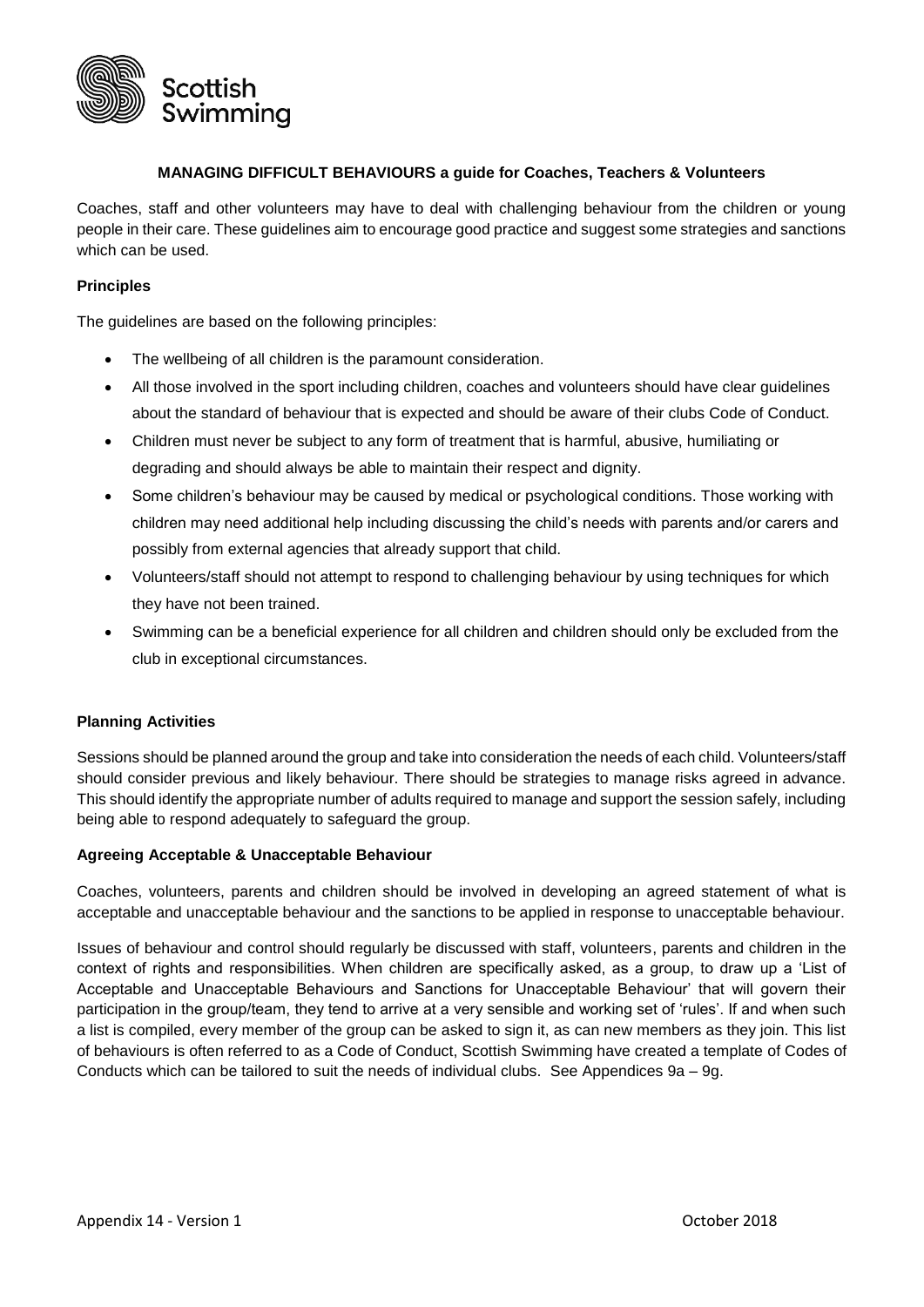

## **Managing Challenging Behaviour**

In responding to challenging behaviour the response should always be proportionate to the actions, be imposed as soon as is practicable and be fully explained to the child and their parents/carers. In dealing with children who display negative or challenging behaviours, staff and volunteers might consider the following options:

- Time out from the activity, group or individual work.
- Reparation the act or process of making amends.
- Restitution the act of giving something back.
- Behavioural reinforcement rewards for good behaviour, consequences for negative behaviour.
- De-escalation of the situation talking through with the child.
- Increased supervision by staff/volunteers.
- Use of individual 'contracts' or agreements for their future or continued participation.
- Sanctions or consequences e.g. missing an outing.
- Temporary or permanent exclusion

Seeking additional / specialist support through working in partnership with other agencies to ensure a child's needs are met appropriately e.g. referral for support to Children's Social Care, discussion with the child's key worker if they have one, speaking to the child's school about management strategies (all require parental consent unless the child is felt to be 'at risk' or 'in need of protection').

The following should never be permitted as a means of managing a child's behaviour:

- Physical punishment or the threat of such.
- Refusal to speak to or interact with the child.
- Being deprived of food, water, access to changing facilities or toilets or other essential facilities.
- Verbal intimidation, ridicule or humiliation.

Staff and volunteers should review the needs of any child for whom sanctions are frequently necessary. This review should involve the child, parents/carers and in some cases others involved in supporting or providing services for the child and his/her family, to ensure an informed decision is made about the child's future or continued participation. As a last resort, if a child continues to present a high level of risk or danger to him or herself, or others, he or she may have to be suspended or barred from the group or club activities.

### **Physical Interventions**

The use of physical intervention should always be avoided unless it is absolutely necessary to prevent a child injuring themselves or others, or causing serious damage to property. All forms of physical intervention should form part of a broader approach to the management of challenging behaviour.

Physical contact to prevent something happening should always be the result of conscious decision-making and not a reaction. Before physically intervening, the member of staff or volunteer should ask themselves, 'Is this the only option in order to manage the situation and ensure safety?' It is good practice to ensure that if you have to physically intervene in a situation with a child/young person, it is in the least restrictive way necessary to prevent them from getting hurt, and used only after all other strategies have been exhausted. Studies have shown that, where this is the case, children and young people understand and accept the reasons for the intervention.